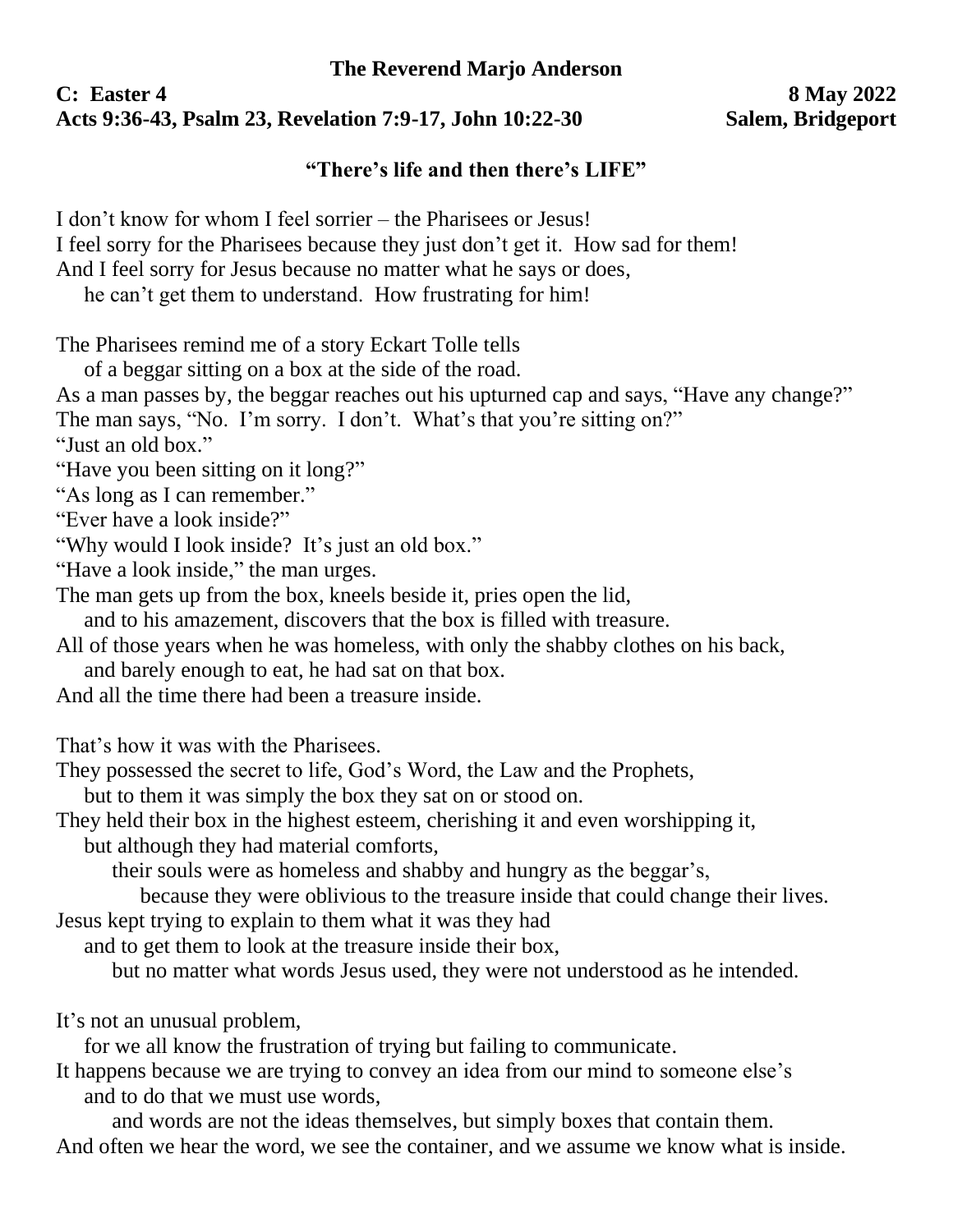We assume we know what the speaker means. But very often we don't. We get it wrong. It's even more challenging when we translate from one language to another.

Take the psalm we read today, for instance: "The Lord is my shepherd. I shall not want." The part that is translated "I shall not want" does not really mean that. It was translated that way because of what follows.

In other words, if God provides green pastures and still waters and the restoring of one's soul, and protection and comfort and ultimate victory and goodness and mercy, then what else could one want?

But a more accurate translation would be: "The Lord is my shepherd. I shall not be peeled off." Or in other words, "I am clinging to my Shepherd like white on rice,

like I'm super-glued to him, like I'm one with him.

And it's that being attached, connected, one with God that provides all I need.

It's not like I am separate from God and that God supplies my needs

by reaching out, picking up some gifts, and placing them in my hands,

but rather that I am connected with God in whom those gifts reside.

And that is in essence what Jesus was talking about

when he said he had come to give people eternal life.

But there again, there's a communication problem –

and not only between Jesus and the Pharisees, but perhaps between Jesus and us.

I mean, when we hear the word "life", what do we hear? What ideas come to mind?

Probably we think about our biological, physical, material life,

about birth and death and what lies between,

about our heart beating and our lungs breathing,

about seeing and hearing and touching and tasting and smelling,

about waking up in the morning and going to bed at night and all that happens in between,

about thinking and doing, about walking and talking, about family and friends.

That is not what Jesus means when he uses the word "life", however.

You see, there are 3 words in the New Testament that refer to different things,

but they are all translated into English with the single word "life".

In Greek there's the word "bios" which refers to our physical, biological life,

& there's the word "Psuche" which refers to our intellectual, emotional, psychological life. But Jesus did not come to give us these.

What Jesus came to give us is "Zoe" which is a totally spiritual thing.

To understand Zoe we must first understand that we are more than physical beings and more than psychological beings.

We are spiritual beings.

In a sense that means that our physical, material bodies are containers, too, mere boxes that contain a great treasure.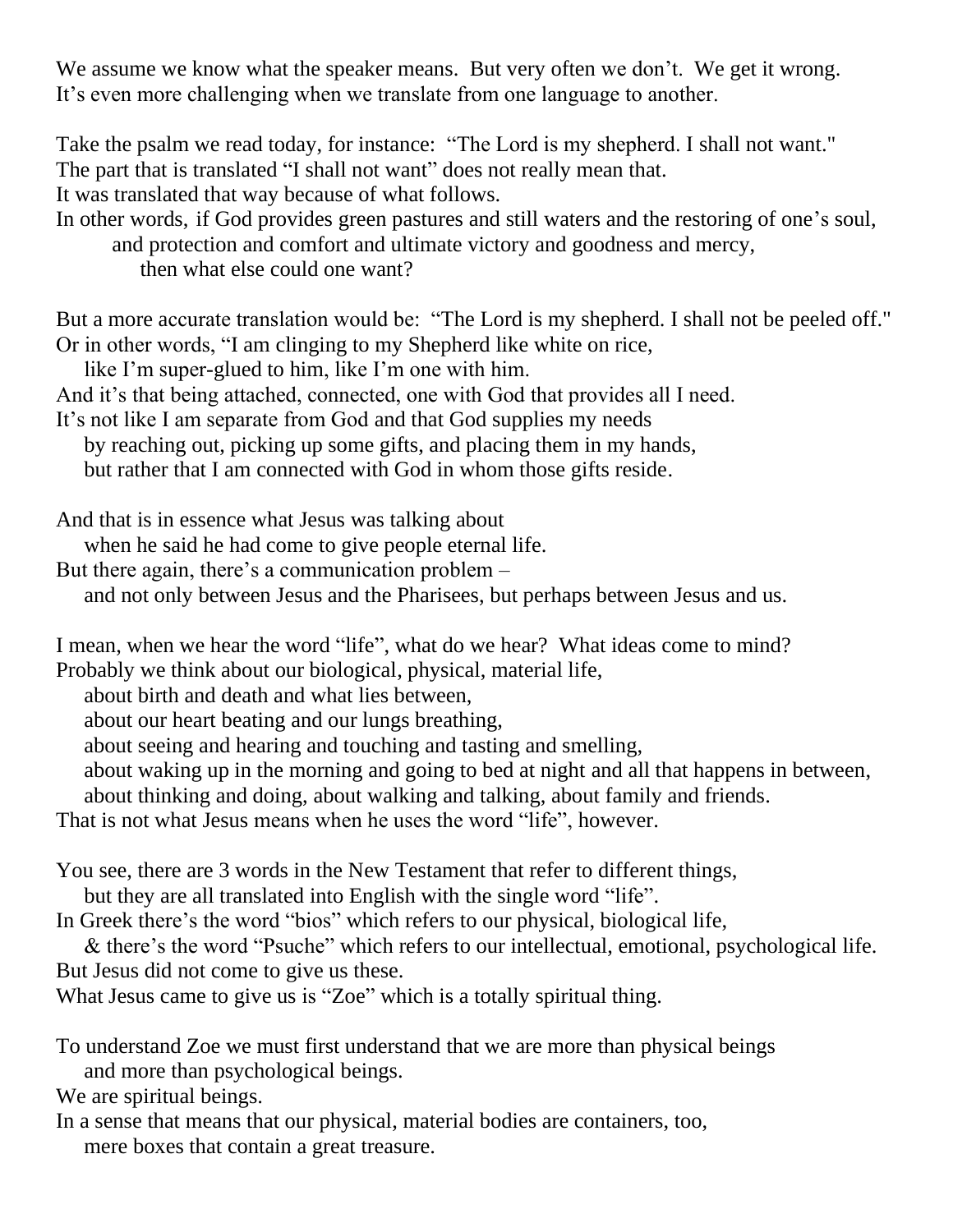And yet even our physical bodies may not be as physical as we think.

We may look like solid physical objects but in actual fact that's an illusion.

We are not solid.

because each one of the millions and millions of atoms which make up our body is 99% empty space.

And within each one of those atoms there's a small nucleus

and even tinier electrons that are in constant motion around the nucleus.

And what causes that motion is energy.

We may look like solid flesh but we are actually an energy field,

and it's that energy field that is our spiritual self,

which because of the movement of the electrons gives the illusion of a solid physical self. And what is true about our bodies is true about everything else in the universe.

We exist not only in a physical material realm that is bound by time and space

but on a deeper level we exist in a spiritual realm,

and it is in that spiritual realm that we connect with God who is Spirit.

So when Jesus says he came to give us Zoe, life,

he's talking about something deeper, and richer, and more powerful than the Pharisees could grasp,

And when Jesus said he came to give Eternal life,

they didn't understand what eternal meant either, just as many today don't.

I mean, what do we think of when we think of eternity?

We think of something that goes on and on and on and on forever, ad infinitum, right? In other words we think about eternity

as starting now and proceeding into the future and never stopping.

But eternity does not mean the unlimited extension of time, for in eternity there is no time. As soon as we leave this physical material world that is bound by space and time,

there is no more past and there is no more future for there is no more time.

Eternity is simply the eternal now, the present moment.

And so when we are entirely present in the present, we are in God's presence

and it is in that moment that we experience eternal, abundant life.

We don't have to wait until we die to experience eternal life;

we can experience it now in this life

whenever we put aside our ego and our will

and cling so tightly to God that we cannot be peeled off.

Jesus spoke to everyone – to the scribes  $\&$  Pharisees, as well as to the tax collectors  $\&$  sinners. He spoke to those who were a part of the religious establishment and to those who weren't. He spoke to those who were active leaders and participants in the temple

and to those who rarely or perhaps never attended.

Jesus' message to everyone was that there was more to life than they knew.

He saw them is beggars sitting on their boxes, not realizing that there was treasure inside. There is so much more to life than what we can see and hear in touch and taste and feel.